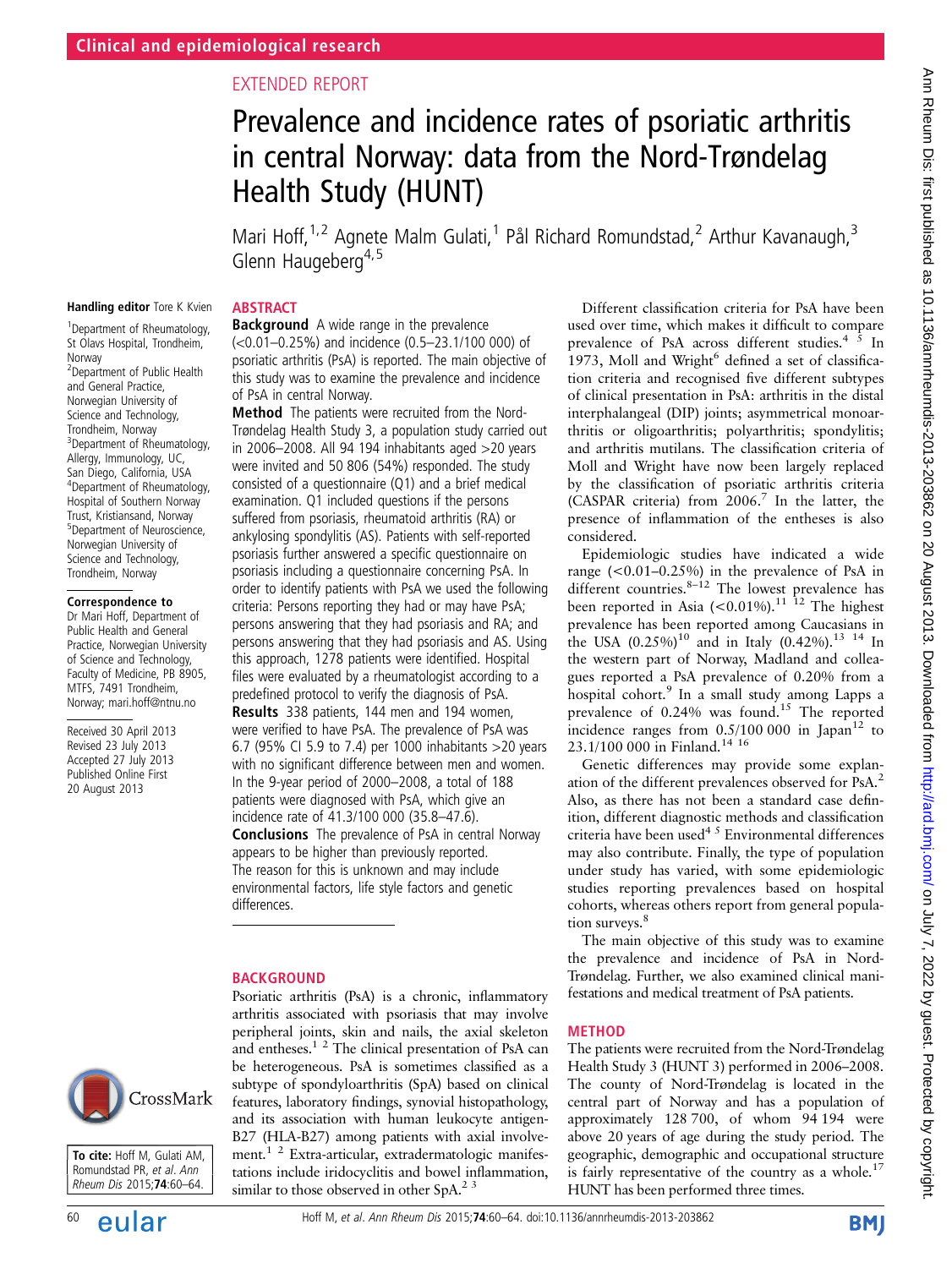In HUNT 3 an invitation letter including the first questionnaire (Q1) was mailed to all adult inhabitants in the county Nord-Trøndelag. Among 94 194 invited adults, a total of 50 806 (54%) answered Q1 and participated in the brief medical examination. On the basis of the answers in Q1, people with seven specific disorders received a more detailed questionnaire: these disorders were cardiovascular disease, diabetes mellitus, prostate cancer, colon cancer, breast cancer, eczema and psoriasis. The participants were only allowed to fill out two additional questionnaires and cardiovascular disease was given preference to psoriasis.

In Q1, the following questions about rheumatic diseases were also included, figure 1:

Do you have rheumatoid arthritis? Yes/No Do you have ankylosing spondylitis? Yes/No And, as noted, Do you have psoriasis? Yes/No

2927 patients answered 'yes' regarding psoriasis and further 2006 received the new questionnaire (Q3) about psoriasis. The discrepancy between the two numbers was due to a predefined selection of additional questionnaires such that patients were able to fill out a maximum of two extra questionnaires in addition to Q1, and questionnaires about heart disease and diabetes were given preference to questionnaires about psoriasis.

In Q3 the participants answered the question:

Do you have Psoriasis Arthritis? Yes/No/I do not know.

The respondents in the present study were recruited from HUNT 3 from the following criteria:

- 1. Persons who answered 'Yes' to the question (Q3 psoriasis): 'Do you have psoriatic arthritis'.
- 2. Persons who answered 'I do not know' to the question (Q3 psoriasis): 'Do you have psoriatic arthritis'.
- 3. Persons answering that they had psoriasis and RA (Q1).
- 4. Persons answering that they had psoriasis and ankylosing spondylitis (AS) (Q1).
- 5. Due to the predefined selection of only two additional Q3 questionnaires, we also included persons reporting they had

Figure 1 Selection of patients. The number is higher than 1238, as some patients have answered 'yes' to more than one question.

psoriasis and cardiovascular disease in Q1, but had not received Q3 and were not included from criteria 3 or 4. The rationale for this was a theoretical possibility that persons with cardiovascular disease and PsA did not receive the questionnaire about psoriasis as well as they answered 'No' at inclusion criteria 3 and 4.

This method identified 1238 patients. Over the years, PsA patients in Nord-Trøndelag have either been treated at Namsos Hospital, Levanger Hospital or at St Olavs Hospital. There is no rheumatologist in private practice located in the area.

All medical hospital records from the identified 1238 patient were carefully evaluated by an experienced senior rheumatologist (MH) in order to diagnose PsA according to predefined protocol. To be included, the patents should have been diagnosed of psoriasis verified by a dermatologist or a rheumatologist, as well as arthritis at peripheral joints and/or at spine verified by a rheumatologist. The diagnosis of spinal involvement was based on inflammatory back pain (IBP) and limitation of motion of the lumbar spine. IBP was defined as chronic low back pain that improves with exercise and is not relieved with rest; insidious onset; onset before the age of 40 years and pain at night.<sup>4</sup> Other rheumatic diseases should be excluded.

In 2000, an electronic medical records system was implemented, thus, the hospital files were evaluated from 2000 up to 2012, however, diagnosis was registered back to 1980 based on medical record information. The evaluation was based on joint involvement, serology, X-ray description, psoriasis in skin and described nail involvement. Treatment and organ manifestations as well as C reactive protein and erythrocyte sedimentation rate were recorded, and the CASPAR criteria were applied.

## **Statistics**

Prevalence rates were estimated by dividing the cases with PsA by the whole population participating in HUNT 3. Data were stratified for gender and age groups. CIs were calculated by using binominal distribution.

Crude incidence rates (per 100 000 person-years) were calculated as the observed number of cases of PsA in the 9-year

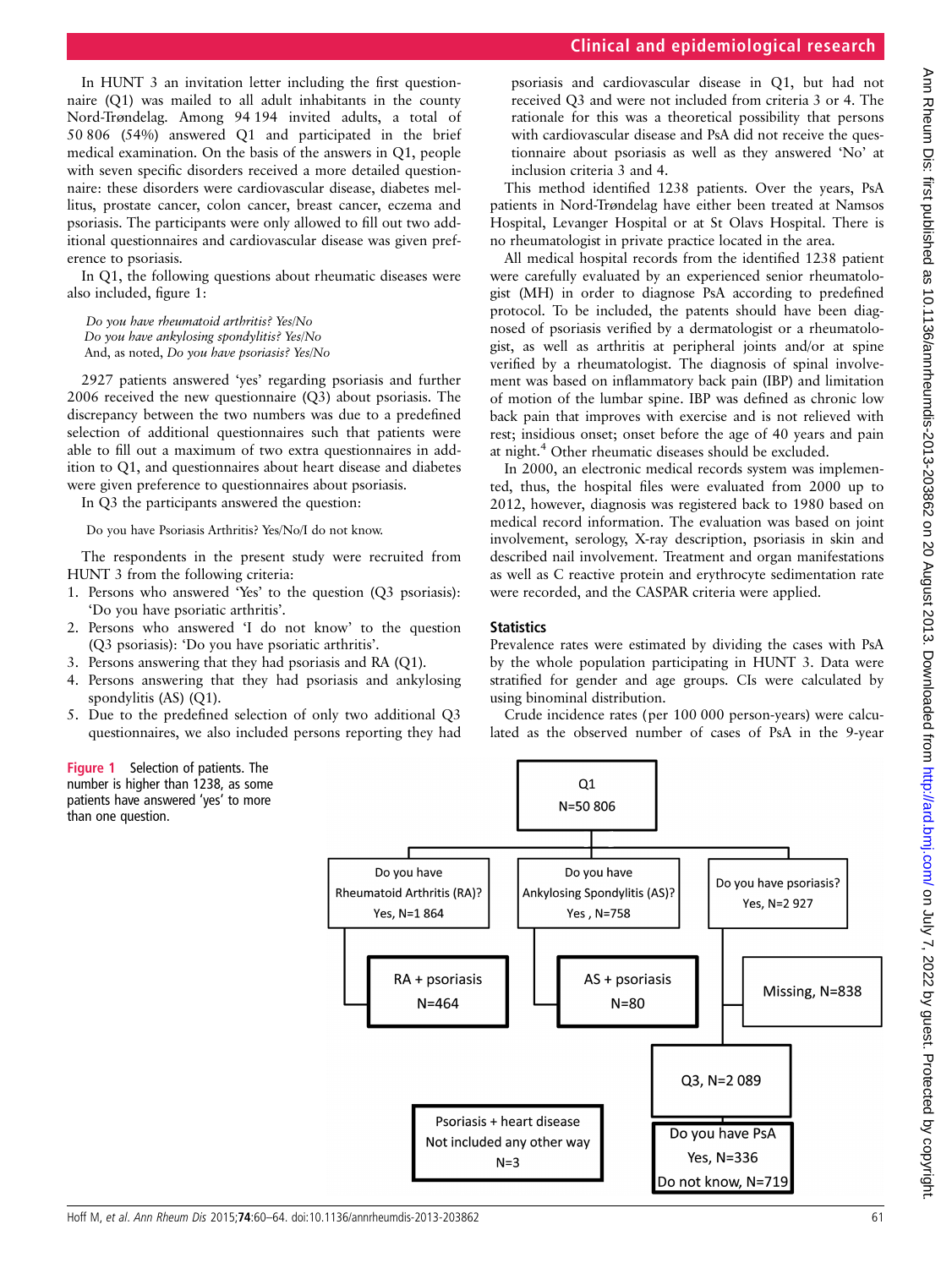# Clinical and epidemiological research

period 2000–2008 divided by the estimated person-time in the same time period. Standardisations were performed by using the 5-year age distribution of the US 2000 standard population aged 10 years and above [\(http://seer.cancer.gov\)](http://seer.cancer.gov).

Descriptive statistics were used to analyse clinical data and treatment. Group analyses were performed with  $\chi^2$  test.

All tests were two-sided and conducted at the 0.05 significance level.

Statistical analyses were performed using IBM SPSS, V.20 (SPSS, USA) and STATAV.11.0 (StataCorp, College Station, Texas, USA).

#### RESULTS

Three hundred and sixty-one patients were verified to have a PsA based on a review of the medical records according to a predefined protocol. Of these, 23 patients were excluded because they were diagnosed after 2008. Table 1 presents the diagnosis among the 1238 patients validated as having PsA.

## Prevalence and incidence

The overall prevalence of PsA was 0.67% in the Nord-Trøndelag population age above 20 years. Table 2 shows the prevalence stratified for men and women and for different age groups. The highest prevalence was found among women 40–59 years of age.

The positive predictive value for reporting PsA in the questionnaire (Q3) was 68%.

Totally, 188 patients (80 men and 108 women) were diagnosed with PsA from 2000 to 2008.

The crude incidence rate of PsA in the 9 years from 2000 to 2008 was 41.3/100 000 person-years (95% CI 35.8 to 47.6). Stratifying for gender the crude incidence rates were 43.4/ 100 000 person-years for women (95% CI 36.0 to 52.5) and 38.7/100,000 person-years for men (95% CI 31.1 to 48.2).

The age standardised incidence rate (world standard population) of PsA was 35.9/100 000 person-years (95% CI 30.2 to 41.6).

## Classification of psoriatic arthritis criteria (CASPAR criteria)

Totally, 95.6% fulfilled the CASPAR criteria while only 15 patients (4.4%) did not. All these 15 patients had psoriasis and arthritis, but the fact that data on serology were not available most likely contributed to their failure to fulfil the CASPAR

|                     | Table 1 Diagnosis among the 1238 patients validated for |
|---------------------|---------------------------------------------------------|
| psoriatic arthritis |                                                         |

| <b>Diagnosis</b>                            | <b>Number</b>                                                               |
|---------------------------------------------|-----------------------------------------------------------------------------|
| Psoriatic arthritis                         | 361<br>23 excluded due to diagnosis after 2008<br>338 included in the study |
| <b>Rheumatoid arthritis</b>                 | 31                                                                          |
| Ankylosing spondylitis                      | 14                                                                          |
| Psoriasis and arthralgia                    | 37                                                                          |
| Psoriasis and inflammatory bowel<br>disease | 15                                                                          |
| Psoriasis and fibromyalgia                  | 30                                                                          |
| Gout                                        | 8                                                                           |
| Osteoarthritis                              | 64                                                                          |
| Other rheumatic diseases                    | 39                                                                          |
| No rheumatic disease                        | 639                                                                         |

Table 2 The prevalence (95% CI) of psoriatic arthritis (per 1000 inhabitant's age  $\geq$ 20 years) stratified for gender and age groups

| Age, years   | Men (95% CI)                | <b>Women (95% CI)</b>       |
|--------------|-----------------------------|-----------------------------|
| $20 - 39$    | 3.5 $(1.8 \text{ to } 5.3)$ | 3.2 $(1.7 \text{ to } 4.6)$ |
| $40 - 59$    | 8.1 (6.3 to 9.9)            | 10.0 (8.2 to 11.9)          |
| >60          | 5.5 (4.0 to 7.0)            | 5.9 (4.4 to 7.3)            |
| <b>Total</b> | 6.7 (5.2 to 7.3)            | 7.0 (6.0 to 8.0)            |
|              |                             |                             |

criteria. The diagnosis of PsA for all 15 patients was confirmed by two experienced rheumatologists (MH and GH).

## Demographic and clinical characteristics

The demographic and clinical characteristics for the 338 included patients are shown in table 3, and their use of medications in table 4. Interestingly, 54.9% had ever used synthetic Disease-modifying antirheumatic drugs (DMARDs) and 17.7% had ever used anti-tumor necrosis factor alpha (TNF) therapy, the only biologic DMARD approved for PsA in Norway in 2008. There was no difference between ever users of methotrexate (MTX) and sulfasalazine between the genders. More women than men had ever used leflunomide and anti-TNF therapy.

| Table 3 Demographic and clinical characteristics for the included |  |  |  |
|-------------------------------------------------------------------|--|--|--|
| 338 psoriatic arthritis patients                                  |  |  |  |

| Female, n                                                                                                                                                                                                                                          | 194 (57.4%)     |
|----------------------------------------------------------------------------------------------------------------------------------------------------------------------------------------------------------------------------------------------------|-----------------|
| Age (years)                                                                                                                                                                                                                                        | 54.3 (11.9)     |
| Duration of psoriatic arthritis, (years)                                                                                                                                                                                                           | 9.1(7.1)        |
| Body mass index ( $kg/m2$ )                                                                                                                                                                                                                        | 28.4 (4.63)     |
| Daily smoking                                                                                                                                                                                                                                      | 76 (22.5%)      |
| C reactive protein (q/L)                                                                                                                                                                                                                           | 8.12(9.45)      |
| Erythrocyte sedimentation rate (ESR) (mm/h)                                                                                                                                                                                                        | 12.6 (12.9)     |
| Peripheral joint involvement                                                                                                                                                                                                                       | 325 (96.2%)     |
| Only spinal joint involvement                                                                                                                                                                                                                      | 13 (3.8%)       |
| <b>MRI</b> verified                                                                                                                                                                                                                                | 1 (7.7% of 13)  |
| CT verified                                                                                                                                                                                                                                        | 5 (38.5% of 13) |
| X-ray                                                                                                                                                                                                                                              | 4 (30.7% of 13) |
| Both peripheral and spinal involvement                                                                                                                                                                                                             | 91 (26.9%)      |
| Palmoplantaris pustolosis                                                                                                                                                                                                                          | 27 (8%)         |
| Nail involvement                                                                                                                                                                                                                                   | 166 (49.1%)     |
| <b>Entesitis</b>                                                                                                                                                                                                                                   | 198 (58.6%)     |
| <b>Dactylitis</b>                                                                                                                                                                                                                                  | 73 (21.6%)      |
| Colitis                                                                                                                                                                                                                                            | $11(3.3\%)$     |
| <b>Uveitis</b>                                                                                                                                                                                                                                     | 25 (7.4%)       |
| Serology                                                                                                                                                                                                                                           |                 |
| RF and/or anti-CCP negative                                                                                                                                                                                                                        | 238 (68.9%)     |
| RF and/or anti-CCP positive                                                                                                                                                                                                                        | 9(2.7%)         |
| <b>NA</b>                                                                                                                                                                                                                                          | 91 (26.9%)      |
| <b>HLA-B27</b>                                                                                                                                                                                                                                     |                 |
| Negative                                                                                                                                                                                                                                           | 41 (11.4%)      |
| <b>Positive</b>                                                                                                                                                                                                                                    | 28 (7.8%)       |
| <b>NA</b>                                                                                                                                                                                                                                          | 292 (80.9%)     |
| Juxta-articular new bone formation on X-ray                                                                                                                                                                                                        | 43.2 (43.2%)    |
| Continuous variables are presented as mean (SD) and categorical variables as<br>numbers (percentage).<br>Anti-CCP, anticyclic citrullinated peptide antibodies; NA: not available; RF, rheumatoid<br>factor; HLA-B27, human leukocyte antigen-B27. |                 |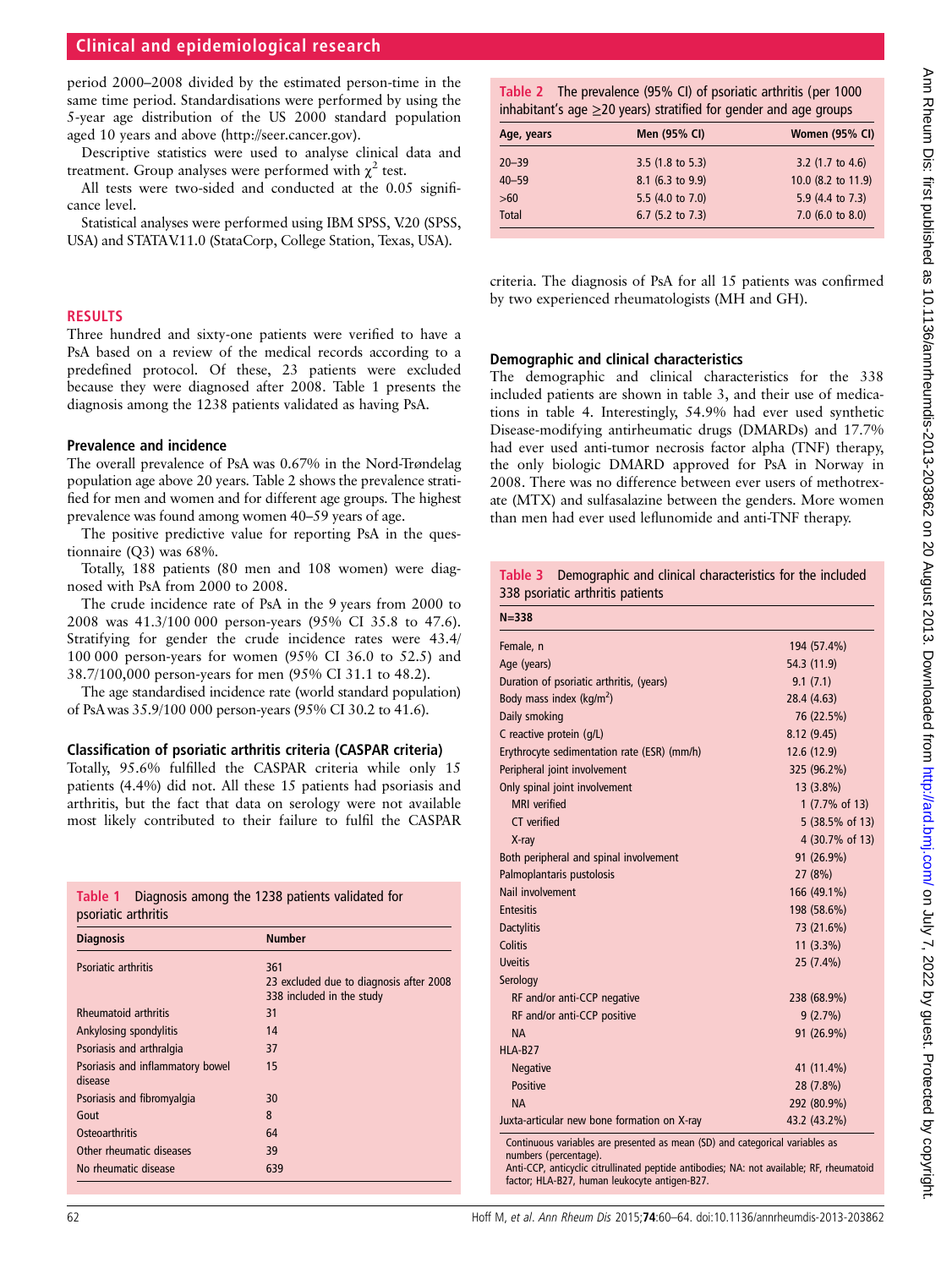| Table 4 The use of disease modifying antirheumatic drugs and |  |
|--------------------------------------------------------------|--|
| anti-TNF treatment in 338 patients with psoriatic arthritis  |  |

|                           | Male $(n=144)$ | Female $(n=194)$ | p Value |
|---------------------------|----------------|------------------|---------|
| Methotrexate              |                |                  |         |
| Never (%)                 | 71 (49.3)      | 91 (46.9)        | 0.61    |
| Ever $(\% )$              | 69 (50.7)      | 99 (51.1)        |         |
| Previous (%)              | 20 (13.9)      | 43 (22.2)        |         |
| Current (%)               | 49 (34.0)      | 56 (28.9)        |         |
| NA(%)                     | 4(2.8)         | 4(2.1)           |         |
| Leflunomide               |                |                  |         |
| Never $(\% )$             | 126 (87.5)     | 150(77.3)        | $0.03*$ |
| Ever $(\% )$              | 18 (12.5)      | 46 (23.7)        |         |
| Previous (%)              | 10(6.9)        | 29 (14.9)        |         |
| Current (%)               | 8(5.6)         | 17(8.8)          |         |
| Sulfasalazine             |                |                  |         |
| Never $(\% )$             | 133 (92.4)     | 169 (91.8)       | 0.66    |
| Ever $(\% )$              | 9(6.3)         | 16(8.2)          |         |
| Previous (%)              | 6(4.2)         | 14(7.2)          |         |
| Current (%)               | 3(2.1)         | 2(1.0)           |         |
| NA(%)                     | 2(1.4)         | 9(4.6)           |         |
| <b>Anti-TNF treatment</b> |                |                  |         |
| Never $(\% )$             | 126 (87.5)     | 149 (76.8)       | $0.01*$ |
| Ever $(\% )$              | 18 (12.5)      | 45 (23.2)        |         |
| Previous (%)              | 3(2.1)         | 18(9.3)          |         |
| Current (%)               | 15(10.4)       | 27 (13.9)        |         |

Statistics are performed between ever users (previous and current) versus never users.  $n < 0.05$ .

#### NA, not available.

## **DISCUSSION**

The main finding in this population-based study from central Norway was a high prevalence of PsA of 0.67%. This is higher than what has previously been reported in two previous studies from Norway  $(0.2\%)^9$  <sup>15</sup> as well as in reports from other parts of the world  $(<0.01-0.42\%)$ .<sup>13 14</sup> The gender and age distribution in our study, however, was analogous to the Norwegian study by Madland and colleagues from the western part of Norway.<sup>9</sup> The prevalence of PsA in our study is more comparable with the prevalence of RA in Norway which, in hospital-based studies, has been reported to be approximately 0.5%.18 19 Of note, a more equal prevalence of PsA and RA has also been suggested by some investigators assessing other populations.<sup>3</sup>

The majority (96.2%) of the PsA patients in this study had involvement of peripheral joints while only 3.8% had exclusive involvement of the spine. These numbers are in the same range as reported by Madland and colleagues.<sup>9</sup> However, in the HUNT study, as many as 27.2% with peripheral involvement in addition had a history of IBP. Other comorbidities associated with SpA were also seen in this study, including 3.3% of patients with colitis and 7.4% with uveitis. This emphasises that there can be some relationship between PsA and other diseases considered to be in the SpA group.

Although these data are distinct from previous reports from Norway, one possible explanation for the higher prevalence of PsA in this report may be genetic homogeneity of the population. In a report by Bakland and colleagues, they attributed the high prevalence of AS found in the north of Norway to the high prevalence of HLA-B27, which was found in 16% of that population.20 However, in this study, only 19.2% of the patients had data available for HLA-B27, and among them, only 7.8%

# Clinical and epidemiological research

were HLA-B27 positive. As testing for HLA-B27 would be expected to be obtained most commonly among patients for whom there was a suspicion of SpA, and the prevalence of axial arthritis was 27.2%, this would not likely be an underestimate A study from Iceland has shown an increased risk ratio of 39.2 to first-degree relatives of individuals with PsA; by comparison, using the same techniques in the same Icelandic database, the risk ratio for RA was 4.4.21 22 Genome-wide association studies have identified various genes to be associated with PsA, including HLA-B27B and genes encoding IL-13.<sup>22</sup> The population in HUNT is considered stable, immigration and emigration have been low, supporting a genetic homogeneity of population.<sup>17</sup>

A recently published manuscript has found a marked increase in the prevalence of self-reported psoriasis in the adult cohort in the northern area of Norway, raising from 4.8% in 1979 to 11.4% in 2008.23 The prevalence of persons reporting a doctor's diagnosis was as high as 9.9%. The authors suggest changes in lifestyle, increasing weight, environmental factors, and an increased awareness of the disease as possible explanations.<sup>23</sup>

Weight gain has also been reported from the first to the last HUNT study. In HUNT 1 (performed 1984–1986) mean body mass index (BMI) was  $25.3 \text{ kg/m}^2$  in men and  $25.1 \text{ kg/m}^2$  in women, while in HUNT 3 BMI had increased to respectively 27.5 kg/m<sup>2</sup> and 26.9 kg/ m<sup>2</sup>. Further, in HUNT 3 as many as 75% of the men and 61% of the women had BMI above 25.0 kg/  $m^2$  which is the definition for overweight.<sup>24</sup> In some studies, high weight has been linked to both psoriasis and development of PsA.<sup>23</sup>  $25-27$ 

A study from USA by Wilson and colleagues correspondingly reported a rising incidence of PsA over 30 years in both men and women.28 They explained that this may be related to a true change in incidence or a greater physician awareness of the PsA diagnosis.

A direct comparison between epidemiological studies of PsA is challenging. Different case definitions for the PsA diagnosis have been used and some cohorts are population based while others are hospital based. In the last few years there has been an increasing interest in understanding the pathogenesis of PsA. Further new medication, for example, TNF inhibitors has improved outcome substantially.<sup>29</sup> New diagnostic tools, like ultrasound and MRI, have also contributed to an earlier diagnostics.<sup>30</sup> This has increased the awareness of the PsA disease.<sup>3</sup>

In the present study, 55% had ever use of synthetic DMARDs and 18% had ever use of anti-TNF therapy, the only biologic DMARD approved for PsA in Norway in 2008. This indicates that PsA is associated with a high disease burden that necessitates appropriate therapy. By comparison, Madland and colleagues, with their report from 2002, found that 40% were ever user of synthetic DMARDs and 11% of anti-TNF therapy.<sup>9</sup> The increased use of anti-TNF therapy in our study compared with Madland's report may be explained by several factors, including greater awareness of the disease burden among PsA patients with a resultant increase in treatments, a greater acceptance of the use of these agents in PsA patients, and others.

Our data present a high incidence for PsA of 41.2/100 000. The median lag from the onset of joint pain until diagnosis among these 188 patients was 4-year (25–75 percentile: 1–13 years) To the extent that there may have been greater access to a specialist in rheumatology in 2000–2008 than in previous years, along with greater disease access and more therapeutic options, this may have contributed to the higher incidence observed.

The main limitation for this study was the extent of nonparticipants which may have biased the results. Patients with complaints may have been more likely to participate than